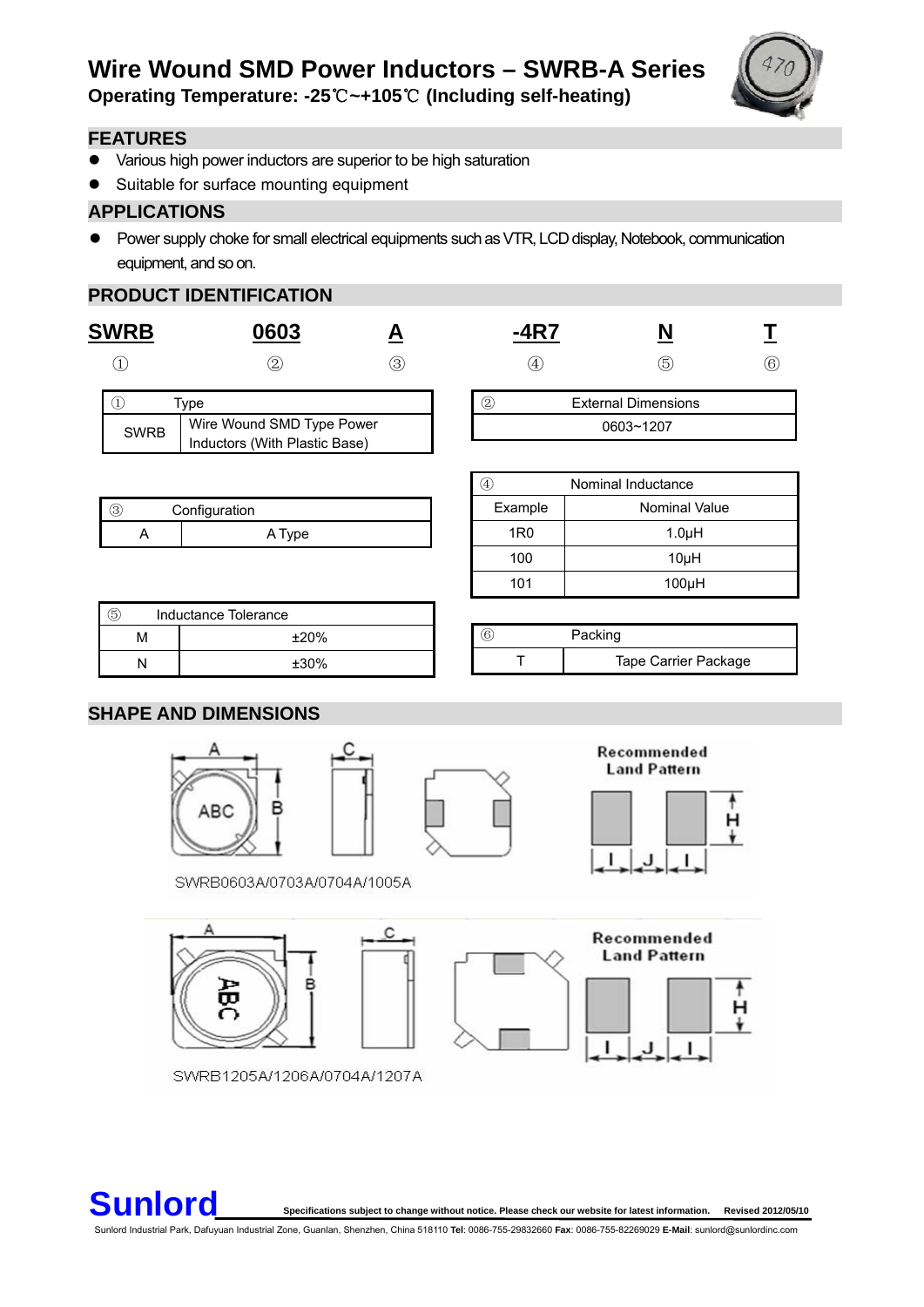### **SHAPE AND DIMENSIONS**

Unit: mm

| <b>Series</b>    | A max. | B max. | Cmax | I.type | J type | H type |
|------------------|--------|--------|------|--------|--------|--------|
| <b>SWRB0603A</b> | 6.2    | 6.2    | 3.0  | 1.5    | 4.0    | 2.2    |
| SWRB0703A        | 7.6    | 7.6    | 3.5  | 1.5    | 4.9    | 2.0    |
| SWRB0704A        | 7.6    | 7.6    | 4.8  | 1.5    | 4.9    | 2.0    |
| <b>SWRB1005A</b> | 10.5   | 10.5   | 5.0  | 2.0    | 6.4    | 3.0    |
| SWRB1205A        | 12.8   | 12.8   | 5.8  | 2.0    | 8.3    | 3.0    |
| SWRB1206A        | 12.8   | 12.8   | 6.8  | 2.0    | 8.3    | 3.0    |
| <b>SWRB1207A</b> | 12.8   | 12.8   | 7.8  | 2.0    | 8.3    | 3.0    |

## **SPECIFICATIONS**

SWRB0603A TYPE Part Number Inductance L Test Condition Max. DC Resistance Max. Rated Current Units | μH | Hz, V | Ω | A Symbol | L | - | DCR | Ir SWRB0603A-4R7NT | 4.7±30% | 100k, 0.3V | 0.034 | 1.60 SWRB0603A-6R8NT | 6.8±30% | 100k, 0.3V | 0.042 | 1.50

#### SWRB0603A-100MT 10±20% 1k, 0.3V 0.064 1.30 SWRB0603A-150MT 15±20% 1.00 1.00 1.00 1.00 SWRB0603A-220MT 22±20% 1k, 0.3V 0.125 0.77 SWRB0603A-330MT 33±20% 1 1k, 0.3V 0.178 0.69 SWRB0603A-470MT 47±20% | 1k, 0.3V | 0.252 | 0.59 SWRB0603A-680MT 68±20% 1k, 0.3V 0.348 0.50 SWRB0603A-101MT | 100±20% | 1k, 0.3V | 0.516 | 0.42 SWRB0603A-151MT | 150±20% | 1k, 0.3V | 0.780 | 0.34 SWRB0603A-221MT | 220±20% | 1k, 0.3V | 1.176 | 0.26

SWRB0703A TYPE

| Part Number     | Inductance     | L Test Condition | Max. DC Resistance | Max. Rated Current |
|-----------------|----------------|------------------|--------------------|--------------------|
| <b>Units</b>    | μH             | Hz, V            | Ω                  | A                  |
| Symbol 符号       |                |                  | <b>DCR</b>         | Ir                 |
| SWRB0703A-3R3NT | $3.3 \pm 30\%$ | 100k, 0.3V       | 0.028              | 1.90               |
| SWRB0703A-4R7NT | $4.7\pm30\%$   | 100k, 0.3V       | 0.043              | 1.70               |
| SWRB0703A-6R8NT | $6.8 \pm 30\%$ | 100k, 0.3V       | 0.049              | 1.60               |
| SWRB0703A-100MT | $10+20%$       | 1k, 0.3V         | 0.064              | 1.40               |
| SWRB0703A-150MT | 15±20%         | 1k, 0.3V         | 0.090              | 1.10               |
| SWRB0703A-220MT | 22±20%         | 1k, 0.3V         | 0.132              | 0.96               |
| SWRB0703A-330MT | 33±20%         | 1k, 0.3V         | 0.192              | 0.75               |
| SWRB0703A-470MT | 47±20%         | 1k, 0.3V         | 0.288              | 0.67               |
| SWRB0703A-680MT | 68±20%         | 1k, 0.3V         | 0.372              | 0.59               |
| SWRB0703A-101MT | 100±20%        | 1k, 0.3V         | 0.540              | 0.45               |
| SWRB0703A-151MT | 150±20%        | 1k, 0.3V         | 0.780              | 0.37               |
| SWRB0703A-221MT | 220±20%        | 1k, 0.3V         | 1.260              | 0.29               |
| SWRB0703A-331MT | 330±20%        | 1k, 0.3V         | 2.004              | 0.22               |
| SWRB0703A-471MT | 470±20%        | 1k, 0.3V         | 2.460              | 0.20               |

**Sunlore Sunlor** Specifications subject to change without notice. Please check our website for latest information. Revised 2012/05/10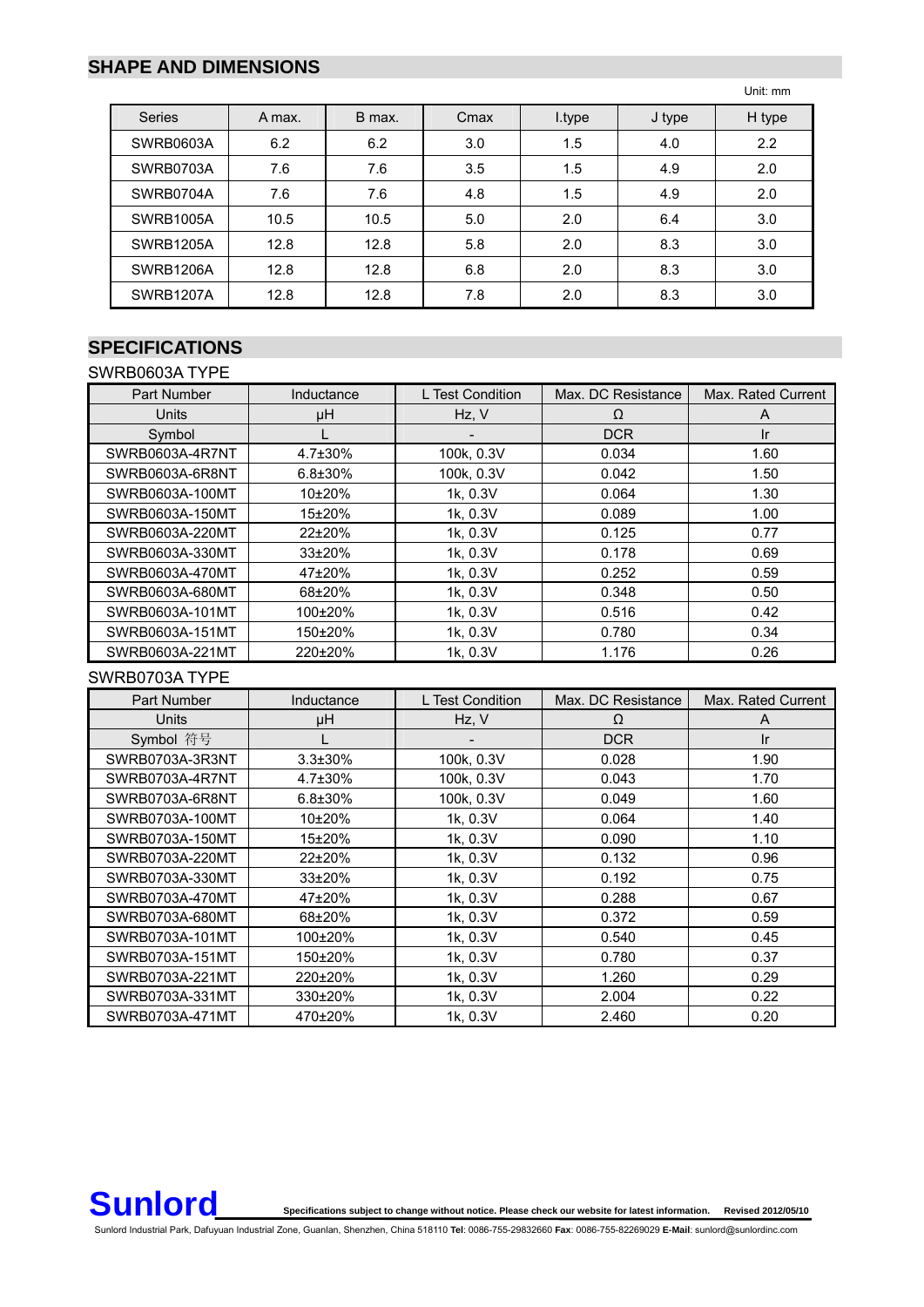# **SPECIFICATIONS**

#### SWRB0704A TYPE

| Part Number     | Inductance     | L Test Condition | Max. DC Resistance | Max. Rated Current |  |  |
|-----------------|----------------|------------------|--------------------|--------------------|--|--|
| <b>Units</b>    | μH             | Hz, V            | Ω                  | A                  |  |  |
| Symbol          |                |                  | <b>DCR</b>         | Ir                 |  |  |
| SWRB0704A-3R3NT | $3.3 \pm 30\%$ | 100k, 0.3V       | 0.024              | 2.30               |  |  |
| SWRB0704A-4R7NT | $4.7\pm30\%$   | 100k, 0.3V       | 0.036              | 2.00               |  |  |
| SWRB0704A-6R8NT | $6.8 \pm 30\%$ | 100k, 0.3V       | 0.047              | 1.70               |  |  |
| SWRB0704A-100MT | 10±20%         | 1k, 0.3V         | 0.055              | 1.30               |  |  |
| SWRB0704A-150MT | 15±20%         | 1k, 0.3V         | 0.062              | 1.10               |  |  |
| SWRB0704A-220MT | 22±20%         | 1k, 0.3V         | 0.073              | 0.90               |  |  |
| SWRB0704A-330MT | 33±20%         | 1k, 0.3V         | 0.115              | 0.82               |  |  |
| SWRB0704A-470MT | 47±20%         | 1k, 0.3V         | 0.150              | 0.75               |  |  |
| SWRB0704A-680MT | 68±20%         | 1k, 0.3V         | 0.210              | 0.60               |  |  |
| SWRB0704A-101MT | 100±20%        | 1k, 0.3V         | 0.300              | 0.50               |  |  |
| SWRB0704A-151MT | 150±20%        | 1k, 0.3V         | 0.408              | 0.40               |  |  |
| SWRB0704A-221MT | 220±20%        | 1k, 0.3V         | 0.624              | 0.33               |  |  |
| SWRB0704A-331MT | 330±20%        | 1k, 0.3V         | 0.888              | 0.25               |  |  |
| SWRB0704A-471MT | 470±20%        | 1k, 0.3V         | 1.260              | 0.22               |  |  |
| SWRB0704A-681MT | 680±20%        | 1k, 0.3V         | 1.776              | 0.20               |  |  |
| SWRB1005A TYPE  |                |                  |                    |                    |  |  |

| Part Number     | Inductance   | L Test Condition | Max. DC Resistance | Max. Rated Current |
|-----------------|--------------|------------------|--------------------|--------------------|
| <b>Units</b>    | μH           | Hz, V            | Ω                  | A                  |
| Symbol          |              | -                | <b>DCR</b>         | <b>Ir</b>          |
| SWRB1005A-100MT | 10±20%       | 1k, 0.3V         | 0.044              | 3.00               |
| SWRB1005A-150MT | 15±20%       | 1k, 0.3V         | 0.057              | 2.40               |
| SWRB1005A-220MT | $22\pm 20\%$ | 1k, 0.3V         | 0.071              | 2.10               |
| SWRB1005A-330MT | $33+20%$     | 1k, 0.3V         | 0.098              | 1.60               |
| SWRB1005A-470MT | 47±20%       | 1k, 0.3V         | 0.138              | 1.40               |
| SWRB1005A-680MT | 68±20%       | 1k, 0.3V         | 0.170              | 1.20               |
| SWRB1005A-101MT | 100±20%      | 1k, 0.3V         | 0.240              | 1.00               |
| SWRB1005A-151MT | 150±20%      | 1k, 0.3V         | 0.420              | 0.79               |
| SWRB1005A-221MT | 220±20%      | 1k, 0.3V         | 0.560              | 0.65               |
| SWRB1005A-331MT | 330±20%      | 1k, 0.3V         | 0.820              | 0.54               |
| SWRB1005A-471MT | 470±20%      | 1k, 0.3V         | 1.240              | 0.47               |
| SWRB1005A-681MT | 680±20%      | 1k, 0.3V         | 1.920              | 0.38               |

#### SWRB1205A TYPE

| Part Number     | Inductance     | L Test Condition | Max. DC Resistance | Max. Rated Current |
|-----------------|----------------|------------------|--------------------|--------------------|
| <b>Units</b>    | μH             | Hz, V            | Ω                  | A                  |
| Symbol          |                |                  | <b>DCR</b>         | Ir.                |
| SWRB1205A-6R0NT | $6.0 \pm 30\%$ | 100k, 0.3V       | 0.020              | 3.60               |
| SWRB1205A-100MT | $10\pm 20\%$   | 1k, 0.3V         | 0.026              | 3.40               |
| SWRB1205A-150MT | 15±20%         | 1k, 0.3V         | 0.031              | 2.80               |
| SWRB1205A-220MT | $22\pm 20\%$   | 1k, 0.3V         | 0.041              | 2.30               |
| SWRB1205A-330MT | $33\pm20\%$    | 1k, 0.3V         | 0.050              | 1.90               |
| SWRB1205A-470MT | 47±20%         | 1k, 0.3V         | 0.074              | 1.60               |
| SWRB1205A-680MT | 68±20%         | 1k, 0.3V         | 0.101              | 1.30               |
| SWRB1205A-101MT | 100±20%        | 1k, 0.3V         | 0.140              | 1.10               |
| SWRB1205A-151MT | 150±20%        | 1k, 0.3V         | 0.228              | 0.88               |
| SWRB1205A-221MT | 220±20%        | 1k, 0.3V         | 0.324              | 0.72               |
| SWRB1205A-331MT | 330±20%        | 1k, 0.3V         | 0.492              | 0.59               |
| SWRB1205A-471MT | 470±20%        | 1k, 0.3V         | 0.624              | 0.49               |
| SWRB1205A-681MT | 680±20%        | 1k, 0.3V         | 0.912              | 0.43               |



**Sunlor** Specifications subject to change without notice. Please check our website for latest information. Revised 2012/05/10